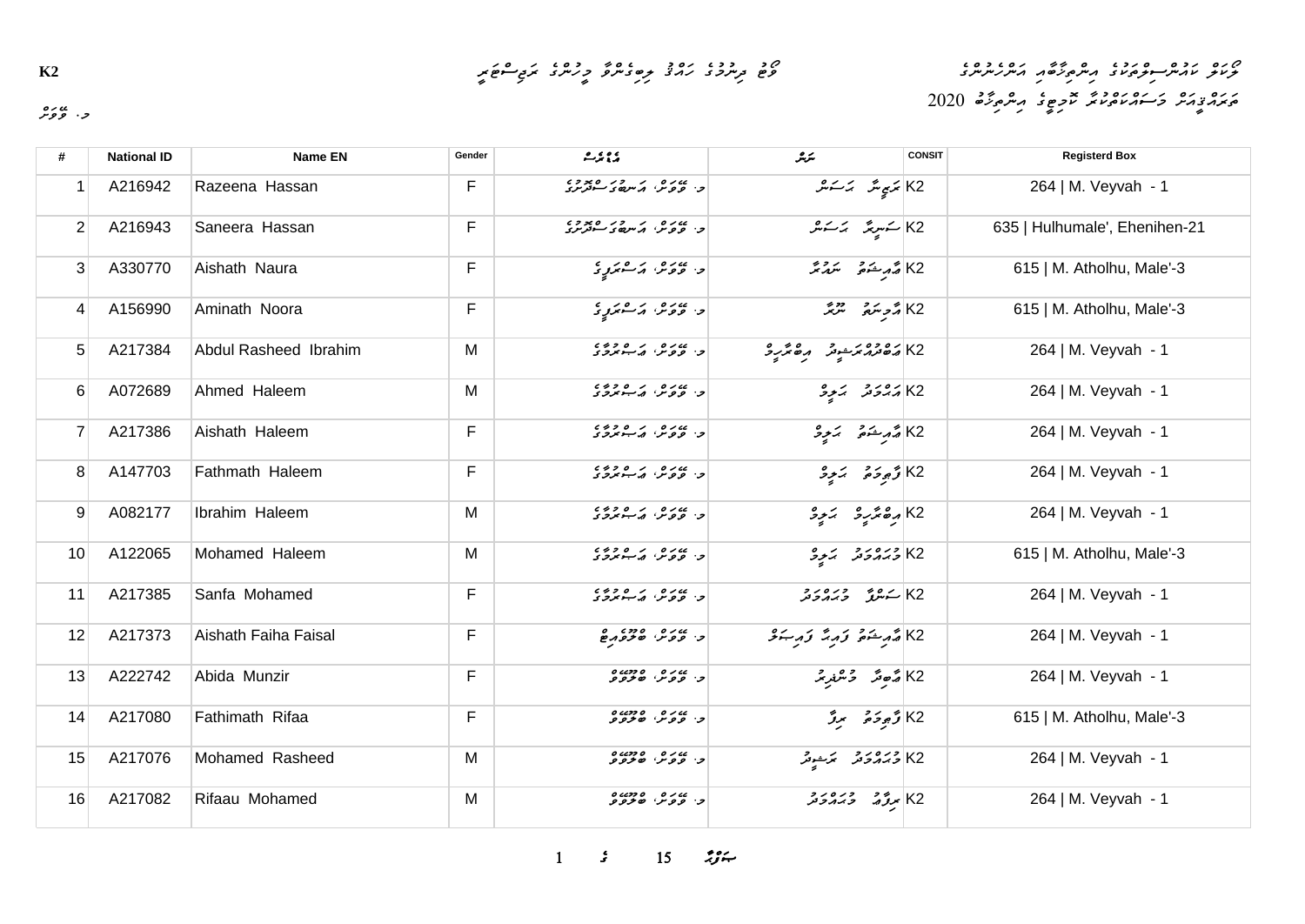*sCw7q7s5w7m< o<n9nOoAw7o< sCq;mAwBoEw7q<m; wBm;vB* م من المرة المرة المرة المرجع المرجع في المركبة 2020<br>مجم*د المريض المربوط المربع المرجع في المراجع المركبة* 

| 17              | A217496 | Aishath Shuhaila        | F           | כי פכתי סמיברכים<br>כי פכתי סמיברבים                    | K2 مەم ئىقىدىكى ئىقتىدىكى ئىق          | 264   M. Veyvah - 1           |
|-----------------|---------|-------------------------|-------------|---------------------------------------------------------|----------------------------------------|-------------------------------|
| 18              | A217495 | Sharumeela Abdul Kareem | F           | و من ده سور وه و<br>د ووس صامروی                        | K2 خەتمرىر قەھەر <i>ۋە ب</i> رو        | 264   M. Veyvah - 1           |
| 19              | A217497 | Shuaib Abdul Azeez      | M           | ے میں مدد دہ ہ<br>حن حوص صد محروبی                      | K2 شەرەھ مەھەر <i>ومى</i> چ            | 264   M. Veyvah - 1           |
| 20              | A124982 | Ahmed Siraj             | M           | ے ے دہ دہ دہ<br>د ووٹر، <b>ص</b> ڑھڑی                   | K2 كەبرى قىرىسىسى ئىقتى ئى             | 635   Hulhumale', Ehenihen-21 |
| 21              | A217224 | Aishath Udhumaa         | F           | ے دہ وہ وہ دی<br>حن توتوں صوصوتی                        | K2 مەم شىم مەمرى <del>گى</del>         | 615   M. Atholhu, Male'-3     |
| 22              | A217214 | Fathimath Suada         | F           | ړره ده ده ده<br>د ووس هنره در                           | K2 ۇ <sub>ج</sub> وڭ ئەرگەنگە          | 264   M. Veyvah - 1           |
| 23              | A261374 | Ibrahim Sammah Mohamed  | M           | د. ي.ره وه وه د.<br>د. نووس صوصور                       | K2 رەڭرىرو سەرەبىر دىرەرد              | 264   M. Veyvah - 1           |
| 24              | A063836 | Mohamed Shakeel         | M           | ے ے دہ دہ دہ ہ<br>حن حوص صوصوبی                         | K2 <i>\$22.3 مىغى</i> ر ق              | 615   M. Atholhu, Male'-3     |
| 25              | A217202 | Mohamed Shareef         | M           | ے بے دہ وہ وہ دی<br>حن نوعرت ت <mark>ص</mark> لون       | K2  3 <i>522 مىتونى</i>                | 264   M. Veyvah - 1           |
| 26              | A217218 | Najdha Mohamed          | F           | ے ے دہ دہ دہ ہ<br>حن تونوں صوصوبی                       | K2 يَرْمَ فِي 25,5%                    | 264   M. Veyvah - 1           |
| 27              | A217217 | Sudha Mohamed           | $\mathsf F$ | ے بے دہ وہ وہ دی<br>حن توتوں صوصوبی                     | K2 جۇ <i>دېم</i> ۇتر                   | 264   M. Veyvah - 1           |
| 28              | A217204 | Zulaikha Ishag          | F           | ے ے دہ دہ دہ ہ<br>حن تونوں صوصوبی                       | K2 تح <i>وّم</i> رتَ م <i>رحمةً في</i> | 264   M. Veyvah - 1           |
| 29              | A216920 | Ahmed Mifraah           | M           | و علاق شهرستوره وه و                                    | K2 كەبرو تەرىپە بىر                    | 615   M. Atholhu, Male'-3     |
| 30 <sup>°</sup> | A219191 | Aminath Nasra           | F           | و علاماه میگرینده و و و و<br>و انتخابی میگرینگریس و و و | K2 مُجْرِسَهُمْ مُسَرَسْمَةٌ           | 264   M. Veyvah - 1           |
| 31              | A216873 | Amira Ahmed             | F           | و عاده، شمرش ده وه و                                    | K2 مَّ جِنَّدَ مَ <sup>رُو</sup> دَ    | 264   M. Veyvah - 1           |
| 32              | A216871 | Fathimath Mohamed       | F           | و علاق شهر علاق ده وه و                                 | K2 رُجِودَة ويُرودو                    | 264   M. Veyvah - 1           |
| 33              | A122064 | Hussain Shujau          | M           | ے بے دورہ محمد شرکت دی ہے<br>حسن حومرہ محمد شرکت شرحری  | K2 پرڪبريش ڪوفير                       | 264   M. Veyvah - 1           |

**2** *s* **15** *z***<sub>***s***</sub>** *z***<sub>***s***</sub>**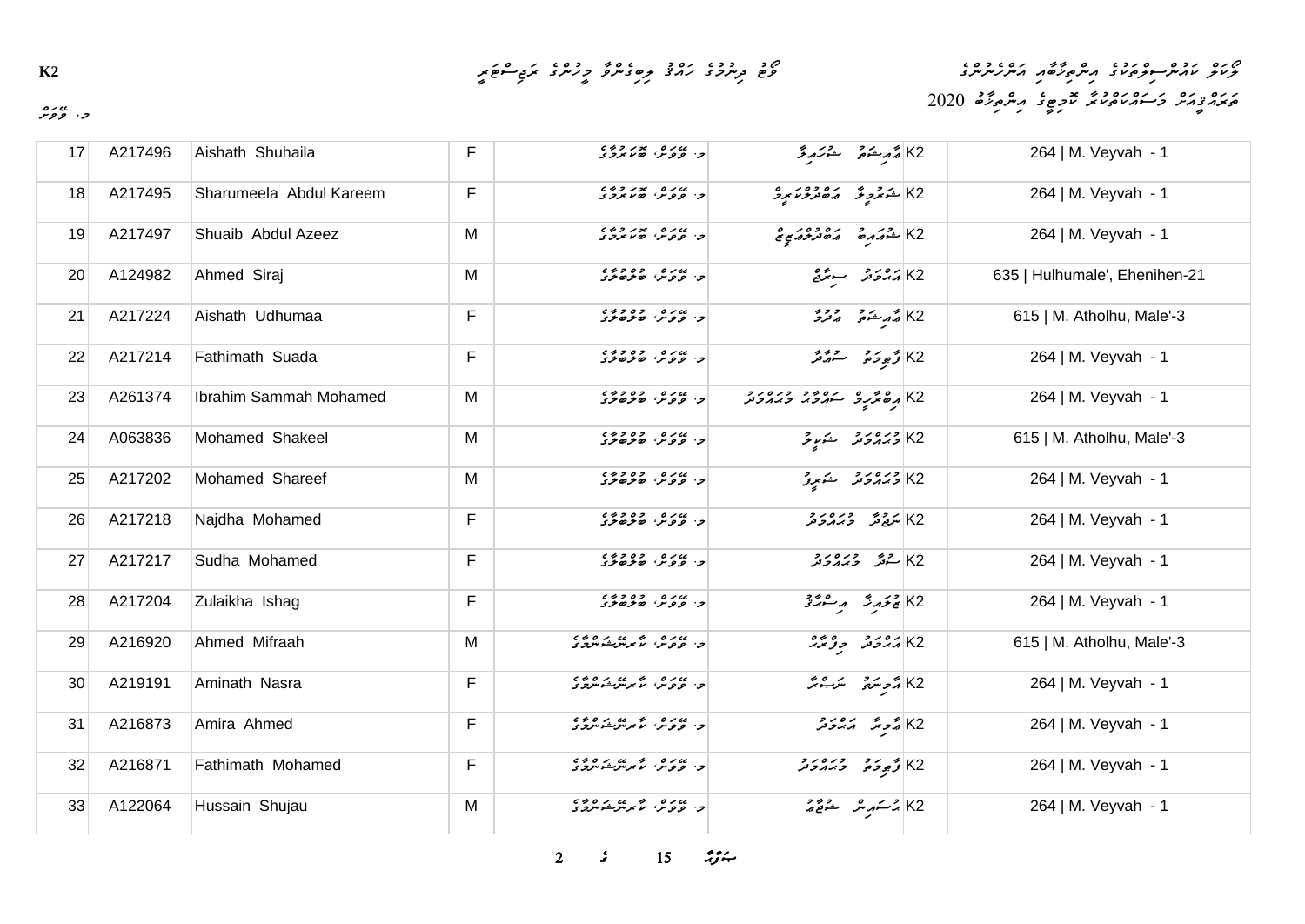*sCw7q7s5w7m< o<n9nOoAw7o< sCq;mAwBoEw7q<m; wBm;vB* م من المرة المرة المرة المرجع المرجع في المركبة 2020<br>مجم*د المريض المربوط المربع المرجع في المراجع المركبة* 

| 34 | A051994 | Ibrahim Ziyad          | M           | و علاماه شمار معرض در در در در در در در این محرض در این محرض در این محرک در این در در در این در در در این در ا | K2 م <i>ەھترى</i> رو بى <sub>م</sub> ترىتر | 264   M. Veyvah - 1       |
|----|---------|------------------------|-------------|----------------------------------------------------------------------------------------------------------------|--------------------------------------------|---------------------------|
| 35 | A216918 | Mohamed Faarih Ibrahim | M           | و المحاوري المتحرمة والمحاورة و المحاوري                                                                       | K2 در در در بر میگرد                       | 615   M. Atholhu, Male'-3 |
| 36 | A216882 | Nasreena Ahmed         | F           | و علاق گارگان ده ده و                                                                                          | K2 ىترىشمېرى <i>گە بەيدۇ قر</i>            | 264   M. Veyvah - 1       |
| 37 | A058651 | Abdulla Faisal         | M           | و بي ده. گاورس                                                                                                 | K2 مَەھقراللە   ترم بەع                    | 264   M. Veyvah - 1       |
| 38 | A217372 | Mohamed Faizan         | M           | و بی ده. گاورس                                                                                                 | K2 <i>دېمم</i> وتر زېرشگ                   | 264   M. Veyvah - 1       |
| 39 | A217758 | Aishath Saeeda         | $\mathsf F$ | و عود هم شهر                                                                                                   | K2 مەم ئىستىم كىم ئىر                      | 264   M. Veyvah - 1       |
| 40 | A081287 | Mohamed Waheed         | M           | وبه علاماته الممكن المكانين                                                                                    | K2  <i>وْبَهُوْدَتْوْ وَبِ</i> تْرُ        | 264   M. Veyvah - 1       |
| 41 | A217763 | Saniyya Mohamed        | F           | و عوثر کانتزین                                                                                                 | $52025$ $5202$ $K2$                        | 264   M. Veyvah - 1       |
| 42 | A217761 | Sharoona Mohamed       | F           | و عوثر، محسّد                                                                                                  | K2 خەمرىتر بەربەر د                        | 264   M. Veyvah - 1       |
| 43 | A217762 | Sithuna Mohamed        | F           | و عود هم شهر                                                                                                   | K2 جوڻر <i>وبرو</i> رو                     | 264   M. Veyvah - 1       |
| 44 | A217767 | Suha Mohamed           | $\mathsf F$ | و علامی انگلاین                                                                                                | K2 جيڙ ويروونر                             | 615   M. Atholhu, Male'-3 |
| 45 | A217765 | Yasir Mohamed          | M           | و عوثر، ممکن                                                                                                   | K2 ترسېتر <i>محمد م</i> حمد                | 264   M. Veyvah - 1       |
| 46 | A217766 | Zuhaa Mohamed          | $\mathsf F$ | حزا عامرهن الأمكريل                                                                                            | K2 پڑ دیکھ دیو                             | 615   M. Atholhu, Male'-3 |
| 47 | A217266 | Ahmed Sameer           | M           | د عدده علمومگر                                                                                                 | K2 كەبرى بىر سىمبرىتى بىر                  | 264   M. Veyvah - 1       |
| 48 | A217271 | Hassan Ihusan          | M           | د عدده علمومگر                                                                                                 | K2   يَرْسَسْ مِيْرَسْسْرَ                 | 264   M. Veyvah - 1       |
| 49 | A122529 | Hussain Ihsan          | M           | و عموم ، ، ، ، و و څ                                                                                           | K2 يُرْسَمْ بِهِ مِنْ شَمَّرْ              | 615   M. Atholhu, Male'-3 |
| 50 | A403477 | Mariyam Sana Ahmed     | F           | و عدده، عیمونژ                                                                                                 | K2 كەبۇر ئەش كەبرەتر                       | 264   M. Veyvah - 1       |

**3** *s* **15** *z***<sub>***i***</sub>c</del>**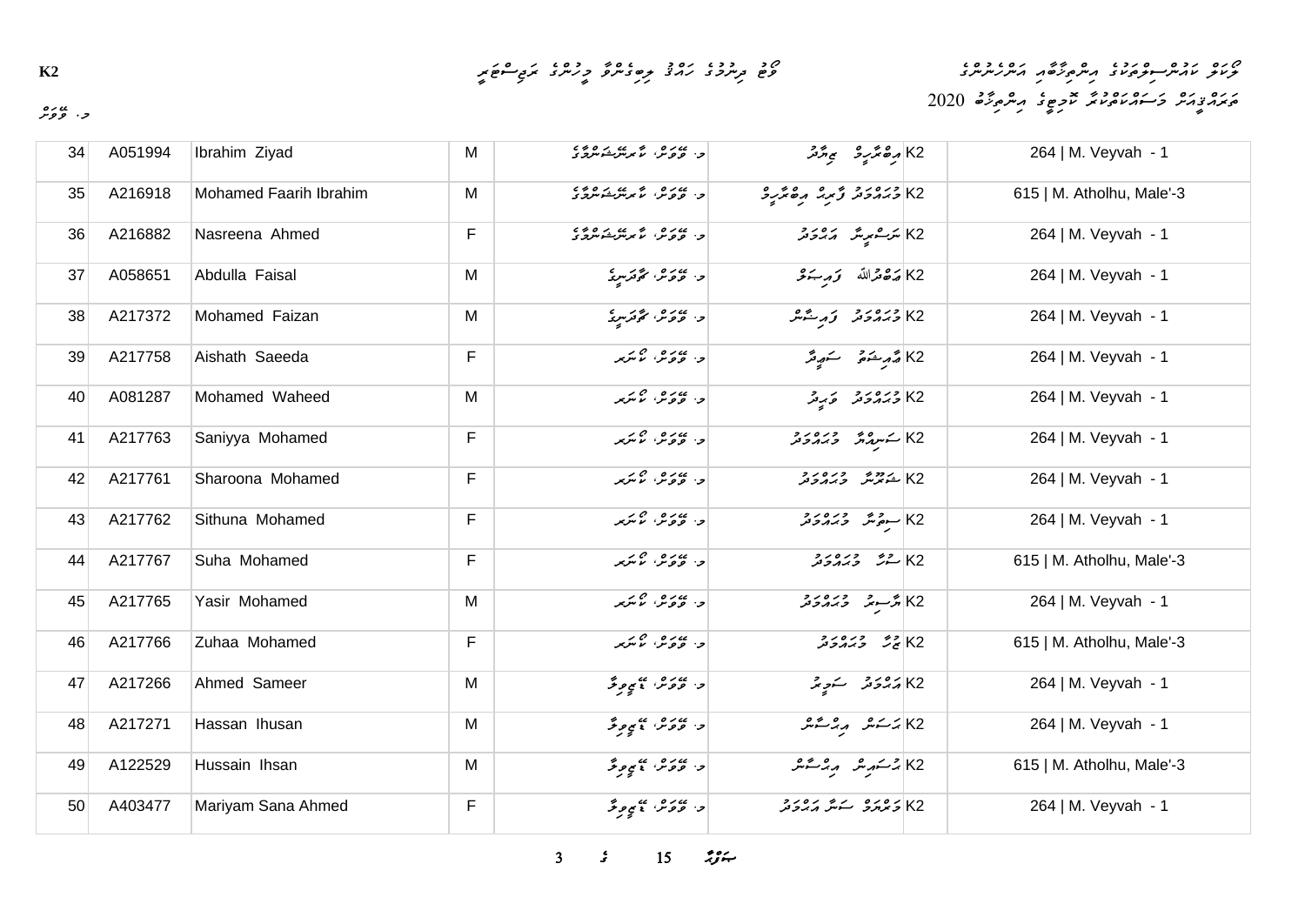*sCw7q7s5w7m< o<n9nOoAw7o< sCq;mAwBoEw7q<m; wBm;vB* م من المرة المرة المرة المرجع المرجع في المركبة 2020<br>مجم*د المريض المربوط المربع المرجع في المراجع المركبة* 

| 51 | A077053 | Mohamed Firusan        | M | ه عده، » په وق                                                                                                                                                                                                                 | K2 دېم د د تر مرگ شر                          | 264   M. Veyvah - 1           |
|----|---------|------------------------|---|--------------------------------------------------------------------------------------------------------------------------------------------------------------------------------------------------------------------------------|-----------------------------------------------|-------------------------------|
| 52 | A150221 | Nashidha Abdul Raheem  | F | د عدده علم و د محمد استاده د محمد د محمد استاده استاده کرد که در استاده کرد که استاده کرد که در استاده کرد که<br>مرد استاده کرد که در استاده کرد که در استاده کرد که در استاده کرد که برای کرد که برای کرد که برای کرد که برای | K2 سَّرْجْدِمَّر مِنْ 200 مِرْمَ مَرْبِرِ 2   | 264   M. Veyvah - 1           |
| 53 | A217269 | Waheeda Hussain        | F | و علاق علم وق                                                                                                                                                                                                                  | K2 كۇب <sub>و</sub> نگر گ <sup>ە</sup> سكىرىش | 264   M. Veyvah - 1           |
| 54 | A022453 | Abdulla Nazeem         | M | و عاده و دوره وده<br>و ووس تروه رسمان                                                                                                                                                                                          | K2 مَەھمَراللە سَرىپوگر                       | 615   M. Atholhu, Male'-3     |
| 55 | A218589 | Ibrahim Azumeen Nazeem | M | و مصره مروج ده.<br>د ووس مرده <i>ترو</i>                                                                                                                                                                                       | K2 مەھگرى <sup>3</sup> مەقرىر سەر 2           | 615   M. Atholhu, Male'-3     |
| 56 | A041835 | Aminath Riza           | F | ه به ده مرد و .                                                                                                                                                                                                                | K2 مُرْحِبَتِهُمْ مَرِيَّةُ                   | 264   M. Veyvah - 1           |
| 57 | A217535 | Ahmed Naayif           | M | و علام مهم ده مورد و گر                                                                                                                                                                                                        | K2 كەندى تەرىخ                                | 264   M. Veyvah - 1           |
| 58 | A217533 | Aishath Nahuza         | F | د. ء، دە ئەنگەر بەرگە                                                                                                                                                                                                          | K2 مەم ئىشقى ئىرىمىتى ئىچ                     | 264   M. Veyvah - 1           |
| 59 | A113248 | Mohamed Saeed          | M | ه به ۱۵ می می شود می در می در کلید از این می در کلید از دیگر از این می داد کرد که به این در این دست که به این<br>در این می در این می در این می در این می دارند که به دست کرد که به دست که به دست که به دست که با دست که با دست | K2 <i>322.5 مئير شرق</i> ر                    | 264   M. Veyvah - 1           |
| 60 | A409346 | Naajih Mohamed         | M | د. ء، دە مى ئەربىر موگە                                                                                                                                                                                                        | K2 تَرْبِعِ رَحْمَدُ وَمَدَ وَمَدَ            | 162   K. Guraidhoo-3          |
| 61 | A217524 | Nahida Mohamed         | F | و ، ئۇنۇش مىم ئەرسوم ئى                                                                                                                                                                                                        | K2 بَرْرِيْرٌ     دْبَرْدْ دْنْرْ             | 264   M. Veyvah - 1           |
| 62 | A147624 | Naziya Mohamed         | F | و ، ئۇنۇش مىم ئەرسوم ئى                                                                                                                                                                                                        | K2 مُنبرمَّ وَبَرَمُروسَ                      | 615   M. Atholhu, Male'-3     |
| 63 | A113249 | Yoosuf Naeem           | M | ە <sup>، ي</sup> ۇرۇش كېمىرگە بىرىدۇ.                                                                                                                                                                                          | K2 تېر - تو سمه د                             | 635   Hulhumale', Ehenihen-21 |
| 64 | A216910 | Ahmed Husham           | M | و بھۇش ئەتج                                                                                                                                                                                                                    | K2 كەبروتى ب <sub>ەشك</sub> ۇ                 | 264   M. Veyvah - 1           |
| 65 | A216881 | Niyaz Ahmed            | M | و بھىمىش توتى                                                                                                                                                                                                                  | K2 سرگريم که ټر <i>څ</i> ونر                  | 264   M. Veyvah - 1           |
| 66 | A216912 | Sama Niyaz             | F | و کارگان کالج کا                                                                                                                                                                                                               | K2 جَدَّ سِ <i>رَدُّج</i> َ                   | 264   M. Veyvah - 1           |
| 67 | A023419 | Sara Yoosuf            | F | و· عَرَضٌ وَنَجْ                                                                                                                                                                                                               | K2 جَمَعَ مَرْسُورْ                           | 264   M. Veyvah - 1           |

*4 s* 15 *i*<sub>s</sub> $\approx$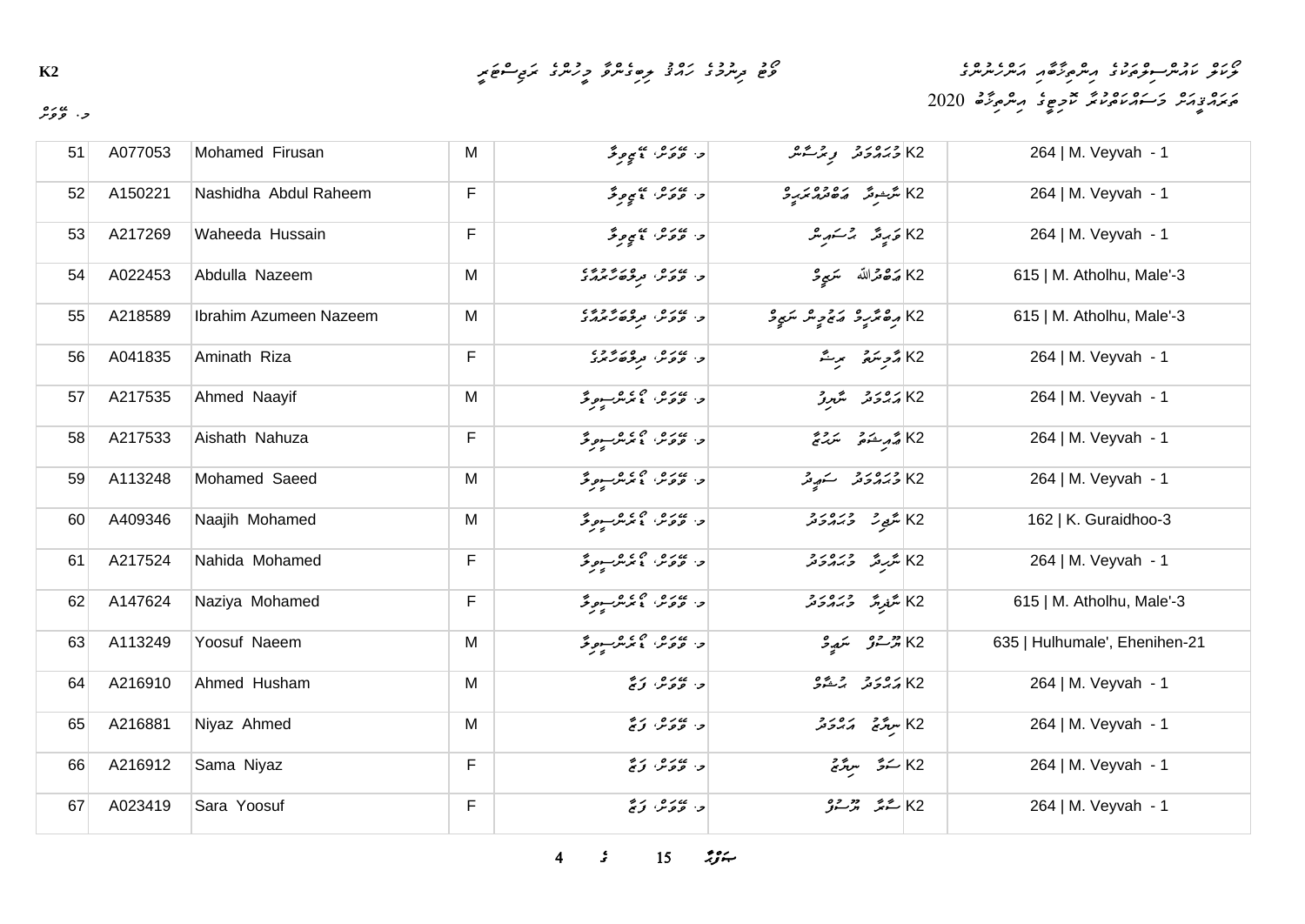*sCw7q7s5w7m< o<n9nOoAw7o< sCq;mAwBoEw7q<m; wBm;vB* م من المرة المرة المرة المرجع المرجع في المركبة 2020<br>مجم*د المريض المربوط المربع المرجع في المراجع المركبة* 

| 68 | A217418 | Ashraf Nazir         | M            | د· ءَوَشْ وَرِوَمُرْمَّدُ                                 | K2 كەشقىدى ئىتى <i>نجە تى</i> ر            | 615   M. Atholhu, Male'-3 |
|----|---------|----------------------|--------------|-----------------------------------------------------------|--------------------------------------------|---------------------------|
| 69 | A217426 | Ashrag Nazir         | M            | و بیره و دود،                                             | K2 كەشقەتمەتقە س <i>تىغ</i> وتتىر          | 615   M. Atholhu, Male'-3 |
| 70 | A064713 | Fathimath Nazira     | F            | و علمرہ کا مرکز دیا۔<br>واقوموں کی مرکز مرکزی             | K2 رَّج <i>وحَة</i> سَّمْعِ سَّ            | 615   M. Atholhu, Male'-3 |
| 71 | A153724 | Hassan Nazir         | M            | و عامره، و د ووه و                                        | K2   ئەستەشقە س <i>تىغ</i> ويتى            | 615   M. Atholhu, Male'-3 |
| 72 | A217416 | <b>Ismail Nazir</b>  | M            | ه به ده به دود ،<br><mark>د نووش ورو بردر</mark> د        | K2 م <i>ېشۇمۇ ئىتمنى</i> تى                | 615   M. Atholhu, Male'-3 |
| 73 | A375420 | Mohamed Mauwan Nazir | M            | و بھار پھر ووی                                            | K2 درەر دردەرە شەر                         | 615   M. Atholhu, Male'-3 |
| 74 | A141947 | Zahida Ali           | F            | و بیمرہ کی توسیح دی                                       | K2 تجريٹر کی پر                            | 615   M. Atholhu, Male'-3 |
| 75 | A024031 | Abdulla Naseer       | M            | أوا عاوده وكرونتر                                         | K2 مَەھمَراللە سَرَسِيْسَر                 | 264   M. Veyvah - 1       |
| 76 | A216957 | Ahmed Naseer         | M            | والمحاوص وكرونتر                                          | K2   <i>مَہُدُوَمَدِ</i> سَرَسِیْمَہ       | 264   M. Veyvah - 1       |
| 77 | A120897 | Aminath Waheedha     | $\mathsf{F}$ | وبمحاوض كمخ ميصر                                          | K2 مُّحِ سَمَّةً وَبِيَّتَر                | 264   M. Veyvah - 1       |
| 78 | A216947 | Fathimath Sadiya     | F            | وسيمض ورونتر                                              | K2 تَ <i>جِ جَ</i> جَمَعَ مُسْتَمَرِ جَمَّ | 264   M. Veyvah - 1       |
| 79 | A216956 | Mohamed Haabeel      | M            | ه علمان و دره متر                                         | K2 <i>جەنگە جۇ جى</i> م                    | 264   M. Veyvah - 1       |
| 80 | A216959 | Saanihaa Abdulla     | F            | أوالمحاورها كمخ مبعد كالمحاس                              | K2 گەس <i>رن<sup>ى</sup> مەھە</i> راللە    | 264   M. Veyvah - 1       |
| 81 | A063751 | Fathimath Zidhna     | F            | و علمره و عروبه و د                                       | K2 <i>وَّهِ دَهْ</i> پِيْرَ مَّرْ          | 615   M. Atholhu, Male'-3 |
| 82 | A066345 | Ibrahim Hussain      | M            | ے دے دہ ہے وہ ہ<br>حن حوص کی محروری                       | K2 مەھەر بىر ئەسەمبە ئىر                   | 264   M. Veyvah - 1       |
| 83 | A130550 | Mohamed Naeem        | M            | ے بے دہ ہے وہ بے<br>وسی محوض کی محروبی                    | K2 دېم <i>ډېر</i> تر من                    | 264   M. Veyvah - 1       |
| 84 | A036760 | Waseema Abdul Samad  | F            | ہے <i>۔ ہے ۔ وہ ہ</i><br>حرا کوحرا کی محرچ <sub>ک</sub> ے | K2 كۆسىرى ھەمەمەدە بەر<br>K2               | 264   M. Veyvah - 1       |

 $5$   $5$   $15$   $75$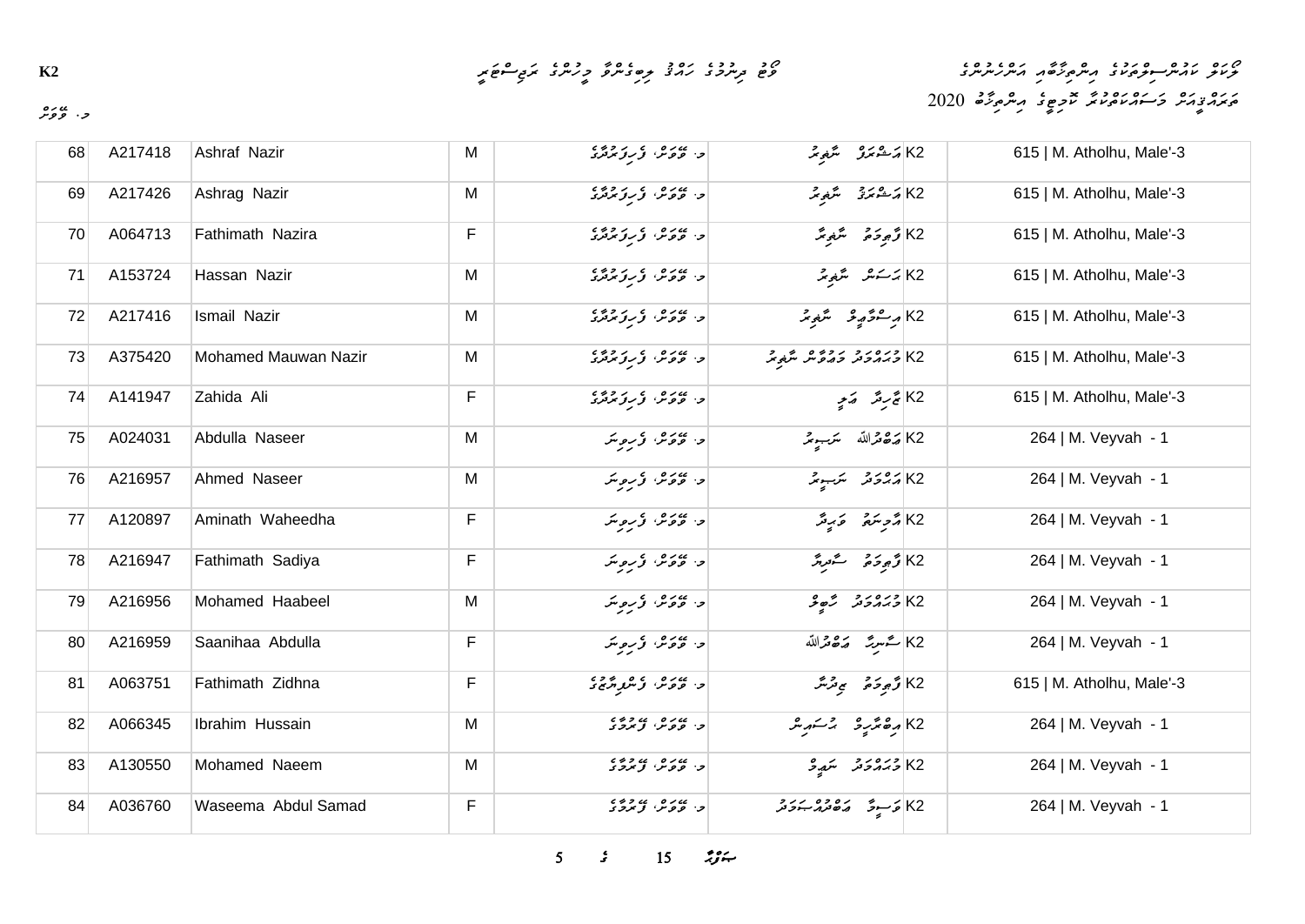*sCw7q7s5w7m< o<n9nOoAw7o< sCq;mAwBoEw7q<m; wBm;vB* م من المرة المرة المرة المرجع المرجع في المركبة 2020<br>مجم*د المريض المربوط المربع المرجع في المراجع المركبة* 

| 85  | A081255 | Ahmed Waheed           | M | و عاده وسرچ                                                                                                    | K2 كەنزى قىرى <i>گ</i>               | 264   M. Veyvah - 1      |
|-----|---------|------------------------|---|----------------------------------------------------------------------------------------------------------------|--------------------------------------|--------------------------|
| 86  | A217232 | Hamdhoon Mohamed       | M | ه عدده وسرچ                                                                                                    | K2 גەمىرە مەدەبىر                    | 264   M. Veyvah - 1      |
| 87  | A113135 | Mamdhooh Waheed        | M | و عاده وسرچ                                                                                                    | K2 كر <i>ەيوو كەب</i> ەتر            | 264   M. Veyvah - 1      |
| 88  | A124671 | Mareena Hassan         | F | و علاه وسربرده                                                                                                 | K2  كالبريتش    برسكايش              | 264   M. Veyvah - 1      |
| 89  | A159285 | Maryam Yumna           | F | و عاده وسرچ                                                                                                    | K2 كەبەر بەر بۇرىگر                  | 264   M. Veyvah - 1      |
| 90  | A122204 | Thahumeena             | F | و عاده وسرچ                                                                                                    | K2 كۈرگە بەگە                        | 264   M. Veyvah - 1      |
| 91  | A064409 | Abdul Wahhab Moosa     | M | د. عدد و، د مرد و ده.<br>د. نوکوش، د سه تعریبرد                                                                |                                      | 264   M. Veyvah - 1      |
| 92  | A217768 | Aishath Ibrahim        | F | د. عدد و به دود و د<br>د. نووش که سوتربرو                                                                      | K2 مُەشەھ مەھىر بە                   | 264   M. Veyvah - 1      |
| 93  | A345096 | Mohamed Ahnaf          | M | ے میں دے ہے وہ<br>حن تحویل کی سوٹرین                                                                           | K2 ديره ده بره برو                   | 255   ADh. Maamigili - 1 |
| 94  | A217431 | Hassan Zareer          | M | د. در ده ارون و در در در در در این در این کار در این کار در این در این در این در این در این در این در این در ا | K2   پرستہ سی تھے ہویتر              | 264   M. Veyvah - 1      |
| 95  | A217492 | Ibrahim Jazlaan Hassan | M | د دره مصره وور<br>د ووین د وره و و و                                                                           | K2 رەڭرىق ق <sup>ى</sup> مۇش ئەسەر   | 264   M. Veyvah - 1      |
| 96  | A216877 | Rasheeda Ahmed         | F | ہ ہے رہ ۔ 20 رہ ۔ وہ ر<br>حسن وی اس و قروبر                                                                    | K2 بَرَحْدٍ مَدَّ دَمَرَ مَرَّ مَدَّ | 264   M. Veyvah - 1      |
| 97  | A231983 | Ahmed Rasheed          | M | מינים - כמידר ניסים<br>כי פפיני בי <del>ל</del> יינטינדים                                                      | K2 كەبرى كىم كىم ئىسىمىتى كىل        | 264   M. Veyvah - 1      |
| 98  | A153725 | Abdulla Samiu          | M | ے دے وہ دورہ دی۔<br>وسی وہ دو دی دی                                                                            | K2 مَرْهُ قَرْاللّه سَّمْرَ مُرْ     | 264   M. Veyvah - 1      |
| 99  | A217754 | Ali Shafiu             | M | ے دے وہ دورہ دی۔<br>وسی وہ دو مرد وی                                                                           | K2 كەمچە ھە <i>قۇ</i> ر              | 264   M. Veyvah - 1      |
| 100 | A217537 | Fathimath Rasheeda     | F | ے رہ دہ دہ دہ ہے<br>د ووٹر د <b>و</b> ج <del>ب</del> ر ج                                                       | K2 وَجوحَة مَ مَرْسُومَّرَ           | 264   M. Veyvah - 1      |
| 101 | A217539 | Hussain Saleem         | M | ے دے وہ دورہ دی۔<br>وسی وہ دو دی دی                                                                            | K2 پرڪبريش ڪوچي                      | 264   M. Veyvah - 1      |

 $6$   $3$   $15$   $29$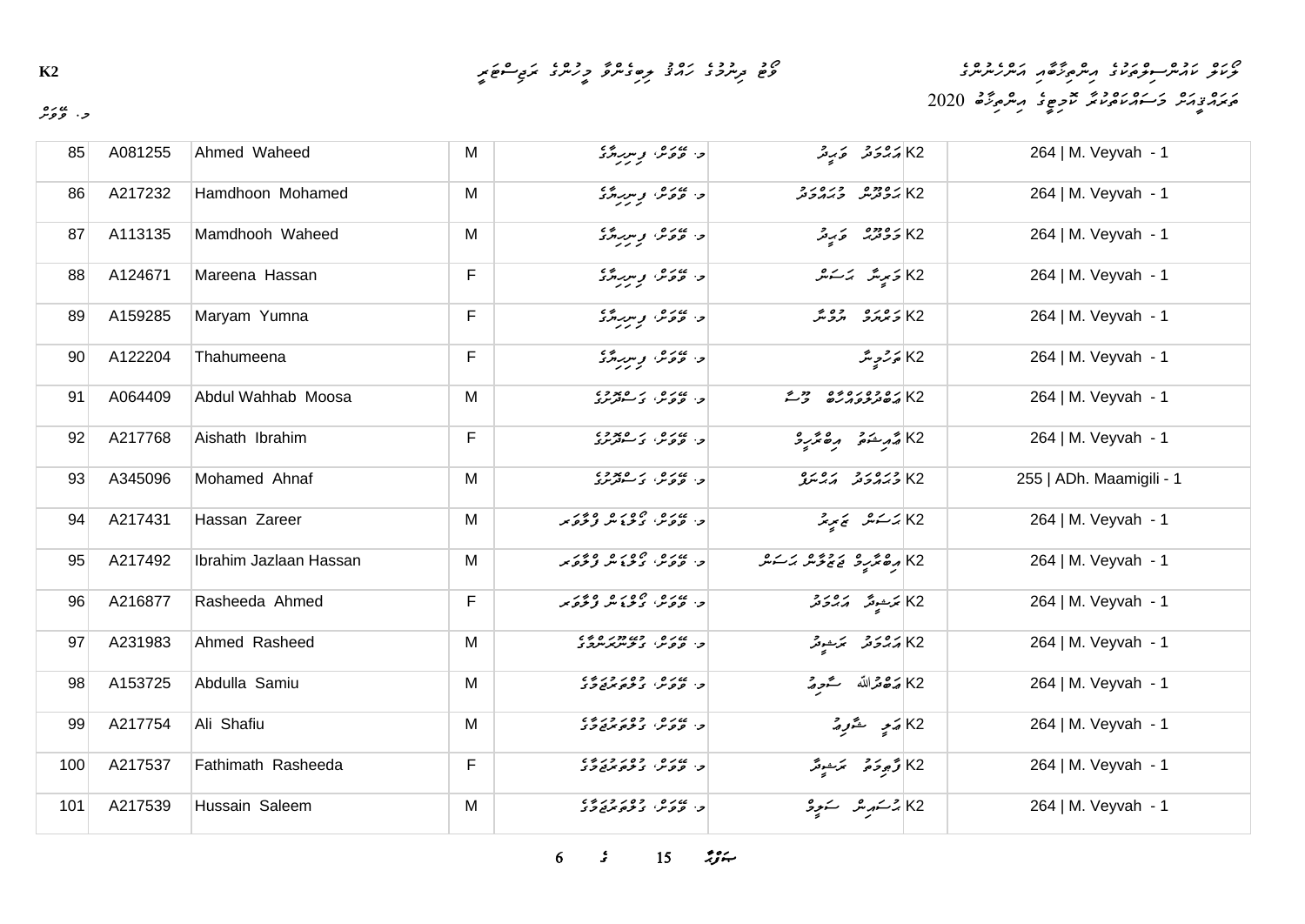*sCw7q7s5w7m< o<n9nOoAw7o< sCq;mAwBoEw7q<m; wBm;vB* م من المرة المرة المرة المرجع المرجع في المركبة 2020<br>مجم*د المريض المربوط المربع المرجع في المراجع المركبة* 

| 102 | A122519 | Ibrahim Siyam         | M           | ے دہ ۔ وہ د ور دی<br>د کوکرا کے محوم مربع حرک                              | K2 مەھمەر ئەسىر ئىشىن كىلەت كىلەت ئىستىدىكى ئاستان ئىستان ئىستان ئىستان ئىستان ئىستان ئىستان ئىستان ئىستان ئىس | 264   M. Veyvah - 1              |
|-----|---------|-----------------------|-------------|----------------------------------------------------------------------------|----------------------------------------------------------------------------------------------------------------|----------------------------------|
| 103 | A217753 | Shamila Hussain       | F           | و است ده د د د د د ورانوانو د است.<br>د او د ووس از موجود برانو چرانو از ک | K2 څونځ پر شهر شر                                                                                              | 264   M. Veyvah - 1              |
| 104 | A216997 | Abdul Azeez Ismail    | M           | ه به ده رود و ده ده ده<br>د کولوس ریزتری ستورنری                           | K2 مەھىر <i>ۈم يې قىر سىۋو</i> پۇ                                                                              | 264   M. Veyvah - 1              |
| 105 | A217000 | Abdulla Khaleel       | M           |                                                                            | K2 مَرْجُ مِرْاللّه    نَرْجِ بْحْرِ                                                                           | 264   M. Veyvah - 1              |
| 106 | A216998 | Shafeega Ismail       | F           |                                                                            | K2 خَرَرٍ يَّةَ مِ سُءَّدِيْرَ ۖ                                                                               | 264   M. Veyvah - 1              |
| 107 | A113257 | Mohamed Zaeem         | M           | و بھوش رنگ                                                                 | K2  <i>جەڭگە قىمب</i> ۇ                                                                                        | 264   M. Veyvah - 1              |
| 108 | A222810 | Aminath Majuda        | F           | و عامرہ رووی                                                               | K2 مُجِسَمَ وَقَامَرُ                                                                                          | 264   M. Veyvah - 1              |
| 109 | A217207 | Nadeem Abdul Majeed   | M           | و عامرہ رووی                                                               | K2 سَمِرِدْ مَصْرُوْدَ مِي مَرْ                                                                                | 264   M. Veyvah - 1              |
| 110 | A217760 | <b>Ismail Saeed</b>   | M           | و علامات و ما در دره و                                                     | K2 مرےوً موقع ہے کہ تھے۔<br>K2                                                                                 | 264   M. Veyvah - 1              |
| 111 | A075117 | Abdulla Hassan        | M           | ے بھی مہرون<br>وسی وی مہروی                                                | K2 مَەقراللە بەسكەش                                                                                            | 569   Kulhudhuffushi, Ehenihen-1 |
| 112 | A217002 | Aminath Moosa         | $\mathsf F$ | و· عامره به مردم و<br>و· حوص به مروری                                      | K2 أُمَّ مِسَمَّعٍ حَمَّـ مَّ                                                                                  | 635   Hulhumale', Ehenihen-21    |
| 113 | A053435 | Ibrahim Luthfee       | M           | و· نحاتون المربوع<br>و· نحافون المربوعي                                    | K2 <sub>مو</sub> ھ <i>مگرد</i> و محجومي                                                                        | 264   M. Veyvah - 1              |
| 114 | A217499 | Abdul Latheef Moosa   | M           | ے بے دہ دہ دہ ہے<br>دست کو کا کا کا کا کا کا کا ا                          | K2 <sub>مەھ</sub> رىر بور تەر                                                                                  | 264   M. Veyvah - 1              |
| 115 | A081111 | Abdulla Rasheed       | M           | ے میں دے دی۔<br>دان فوٹر، فے سرحاوی                                        | K2 كَەھەراللە كَرْسْوِتْر                                                                                      | 615   M. Atholhu, Male'-3        |
| 116 | A217500 | Aishath Abdul Latheef | F           | ے دو دود ہے<br>در فوفران میں موضوع                                         | K2 مەم شەھ مەھىم <i>مەھ</i>                                                                                    | 264   M. Veyvah - 1              |
| 117 | A278143 | Aishath Rizuna        | F           | ے بے رہ رہ دی۔<br>حن توتوش تے سرحاوی                                       | K2 مۇم ھۇم سىيى ئىگە                                                                                           | 264   M. Veyvah - 1              |
| 118 | A098882 | Ahmed Nashid          | M           |                                                                            | K2 كەبرى قىر سەر ئىش ئىشلىقى ئىشلار ئىشلار ئىشلار ئىشلار ئىشلار ئىستان ئىشلار ئىشلار ئىشلار ئىشلار ئىشلار ئىشل | 264   M. Veyvah - 1              |

*7 sC 15 nNw?mS*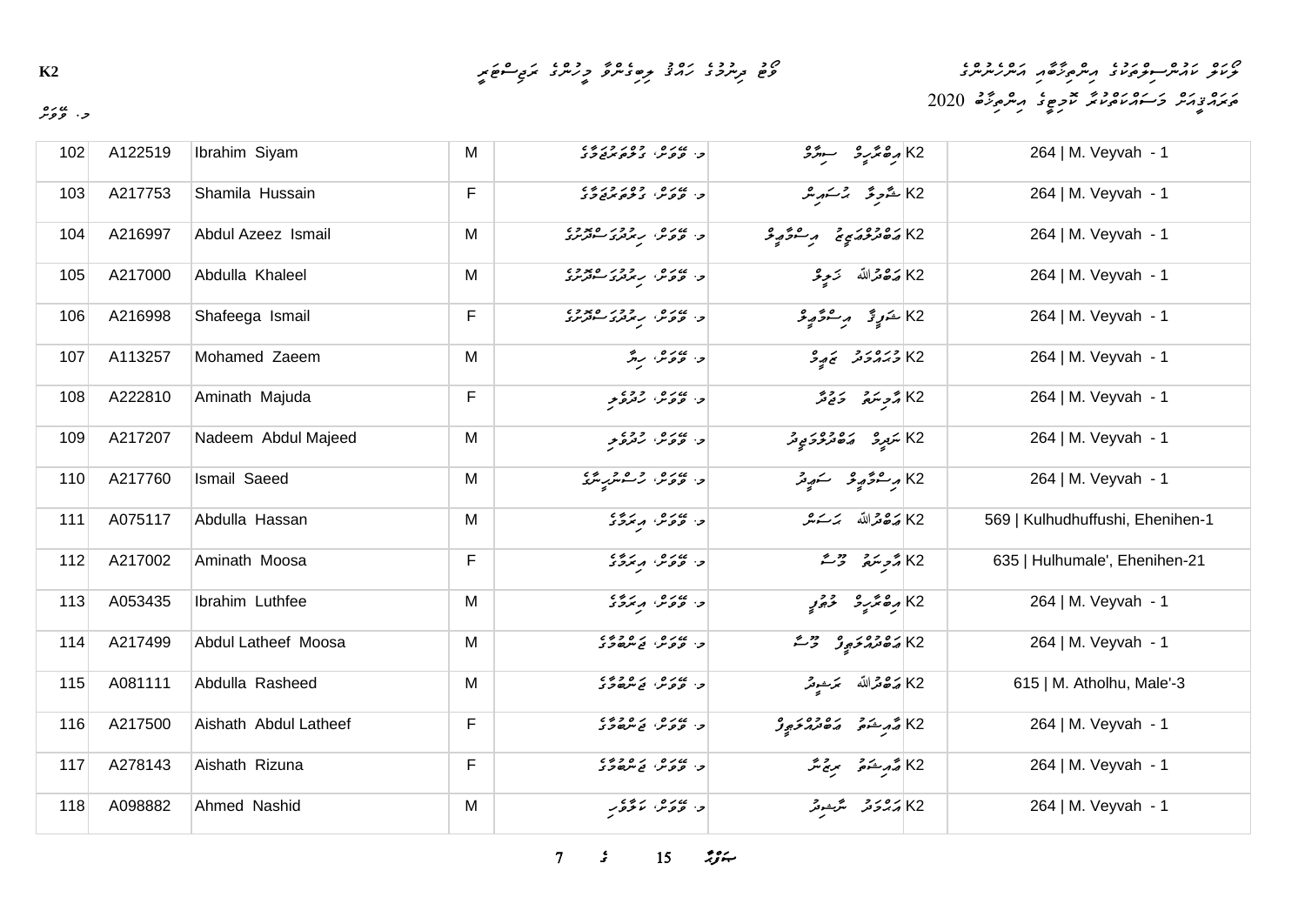*sCw7q7s5w7m< o<n9nOoAw7o< sCq;mAwBoEw7q<m; wBm;vB* م من المرة المرة المرة المرجع المرجع في المركبة 2020<br>مجم*د المريض المربوط المربع المرجع في المراجع المركبة* 

| 119 | A216913 | Fathimath Enas  | F           | و گەمزە ئەقرەپ                      | K2  <i>وُجودَة دِيتَرْ</i> -               | 264   M. Veyvah - 1           |
|-----|---------|-----------------|-------------|-------------------------------------|--------------------------------------------|-------------------------------|
| 120 | A216919 | Ibrahim Eemau   | M           | و علام مۇۋر                         | K2 مەھ <i>مگىرى م</i> وگە                  | 615   M. Atholhu, Male'-3     |
| 121 | A216915 | Mohamed Eevan   | M           |                                     | K2 <i>جەجەھىر بوغ</i> ىر                   | 615   M. Atholhu, Male'-3     |
| 122 | A216885 | Siraja Ahmed    | $\mathsf F$ | و علام موثوب                        | K2 سىمَدَّةً كەندۇقر                       | 264   M. Veyvah - 1           |
| 123 | A216970 | Adheeba Shakir  | F           | و ، ءوه، ئاسپروتر                   | K2 ك <sup>ى</sup> رى <i>ق</i> شەرىخە       | 635   Hulhumale', Ehenihen-21 |
| 124 | A054931 | Adly Anwar      | M           | و بيمره، ئاسرچره څ                  | K2 <i>مَحْرَمِي مَعْرَمَّدُ</i>            | 615   M. Atholhu, Male'-3     |
| 125 | A138928 | Ahmed Shakir    | M           | و ، ئۇنۇش ئاسرىردۇ ئى               | K2 كەبرى ئەرىئى ئىشرىتىر                   | 635   Hulhumale', Ehenihen-21 |
| 126 | A097662 | Aishath Sobira  | F           | و علمان مكبر چرچ گ                  | $z_0$ $\approx$ $z_1$ $\approx$ $z_2$ $K2$ | 264   M. Veyvah - 1           |
| 127 | A060430 | Ali Naseer      | M           | و علمان ماسرپره و گ                 | K2  رَمِي سَرَسِيمْر                       | 264   M. Veyvah - 1           |
| 128 | A216968 | Ali Shakir      | M           | و عدده، ئامبرچرونژ                  | K2 ڪيو ڪيوبٽر                              | 635   Hulhumale', Ehenihen-21 |
| 129 | A216969 | Hassan Shakir   | M           | و بيمره ، مَسِهْرِهِ وَّ            | K2 بَرْسَة مَدْ مِدْيَر بِرْ               | 635   Hulhumale', Ehenihen-21 |
| 130 | A216971 | Hussain Shakir  | M           | و بیمرہ، ئاسرپڑوٹر                  | K2 پرڪبريش ڪيوبٽر                          | 264   M. Veyvah - 1           |
| 131 | A216972 | Jaudha Shakir   | $\mathsf F$ | و عدده، ئامبرچرونژ                  | K2 يَحدَّثَرَ حَسَّمَ بِرَّ                | 635   Hulhumale', Ehenihen-21 |
| 132 | A216967 | Mariyam Shakira | F           | و عدده، ئامبرچرونژ                  | K2 كەبىر ئىرىدىگە بىر ئىر                  | 635   Hulhumale', Ehenihen-21 |
| 133 | A127880 | Mohamed Shakir  | M           | و بيمزه بمبرچه و گ                  | K2 <i>جەممى ھىرىمى</i>                     | 264   M. Veyvah - 1           |
| 134 | A062314 | Shazly Anwar    | M           | و ، ءوما ، مسر پڑو بھ               | K2 خَنْثَرِ جِمْ مَ <i>مْرَةٌ مَ</i> رْ    | 615   M. Atholhu, Male'-3     |
| 135 | A217089 | Afrah Naeem     | F           | د. عاده، در ده ود.<br>د. ووش، مایوس | K2 <i>ټرو پژو سمو</i> څ                    | 615   M. Atholhu, Male'-3     |

**8** *s* **15** *n***<sub>y</sub> <b>***n*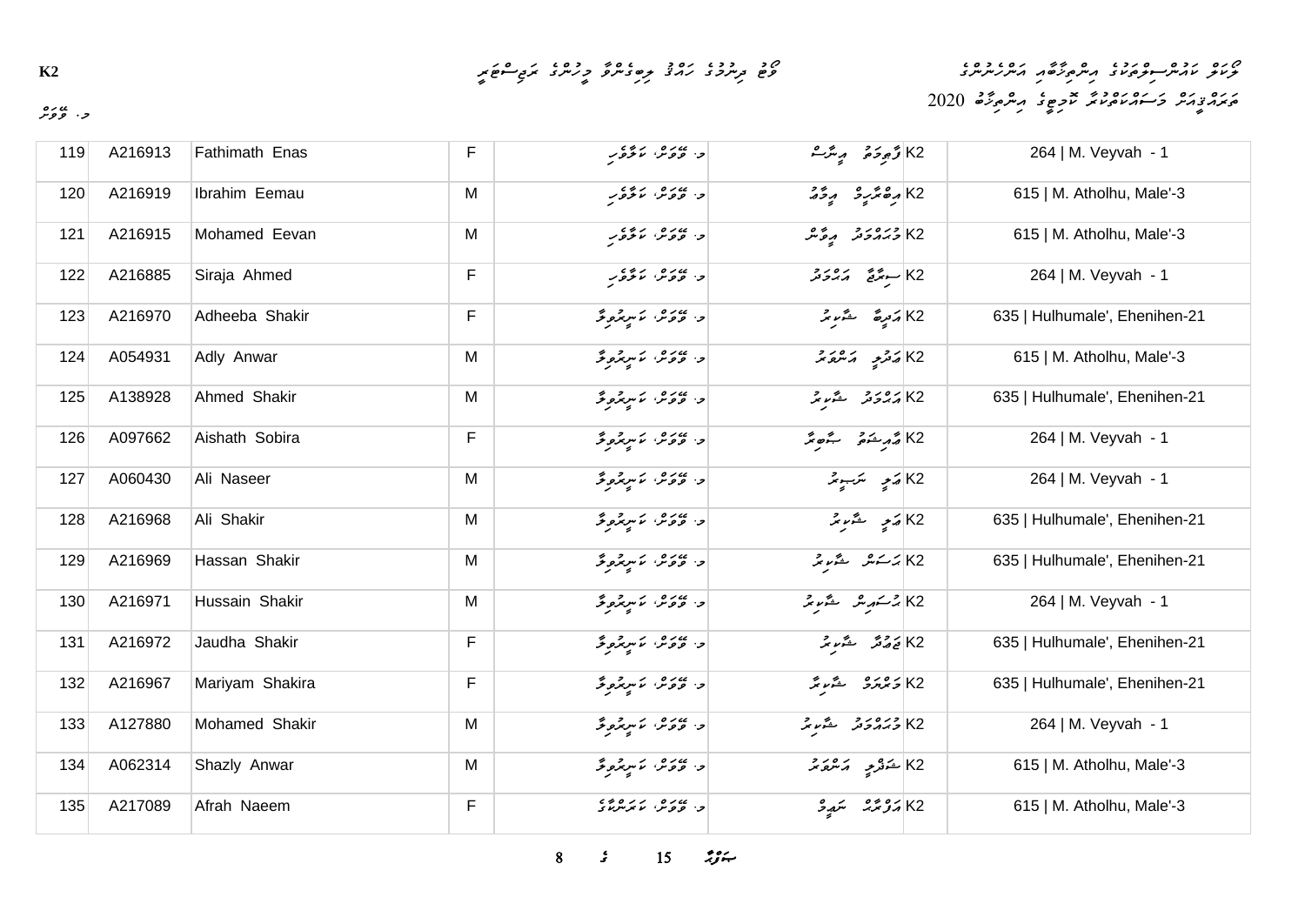*sCw7q7s5w7m< o<n9nOoAw7o< sCq;mAwBoEw7q<m; wBm;vB* م من المرة المرة المرة المرجع المرجع في المركبة 2020<br>مجم*د المريض المربوط المربع المرجع في المراجع المركبة* 

| 136 | A154423 | Gaseema Mohamed       | F           | و عوض مترومه                                            | K2 تۇس <sub>ى</sub> ر قىر <i>مەد قى</i> ر  | 264   M. Veyvah - 1           |
|-----|---------|-----------------------|-------------|---------------------------------------------------------|--------------------------------------------|-------------------------------|
| 137 | A063724 | Adam Nimal            | M           | د در ده که مرکز وجود د و د<br>د انونوش که مرکز کار مورس | K2 جُمَدَةَ سِمَّةٌ سَمَّةٌ                | 635   Hulhumale', Ehenihen-21 |
| 138 | A217755 | Khadeeja Moosa        | F           | د در ده که مرکز وجود د و د<br>د انونوش که مرکز کار مورس | K2 كَتَمِيعٌ مُحْ شُرٌ =                   | 264   M. Veyvah - 1           |
| 139 | A069371 | Abdulla Naeem         | M           | و عوفري باندگر                                          | K2 مَەقراللە سَم <u>ە</u> د                | 264   M. Veyvah - 1           |
| 140 | A217085 | Aishath Hamda         | F           | و عوفري باندگر                                          | K2 مەم ئىم ئىمىسى ئىس                      | 264   M. Veyvah - 1           |
| 141 | A217091 | Aminath Shafna        | $\mathsf F$ | و عوفر باندگر                                           | K2 گەج سَمَعْ شَوَيْتَر                    | 615   M. Atholhu, Male'-3     |
| 142 | A221381 | Mariyam Vaseema       | F           | و عموش میگر                                             | K2 كانترنى قاسومى                          | 615   M. Atholhu, Male'-3     |
| 143 | A216876 | Muneera Ahmed         | F           | و عوفر باندگر                                           | K2 دېږ <i>نگه ډېر دو</i>                   | 264   M. Veyvah - 1           |
| 144 | A217087 | Rifath Abdulla        | M           | ه په ۱۳۶۵ موشر                                          | K2 <i>موقده م</i> حصرالله                  | 615   M. Atholhu, Male'-3     |
| 145 | A123702 | Sahula Ahmed          | F           | و عود با مگر                                            | K2 جَرْبَرُ مَدْرَمْر                      | 264   M. Veyvah - 1           |
| 146 | A147558 | Shiuna Abdulla        | F           | و عوفري باشر                                            | K2 حو <i>م شرق مركا</i> قرالله             | 264   M. Veyvah - 1           |
| 147 | A217090 | Yameen Abdulla        | M           | و عوفري باندگر                                          | K2 مَرْحٍ شُر مَرْهُ قَرْاللّه             | 264   M. Veyvah - 1           |
| 148 | A132477 | Ahmed Shareef         | M           | و بھارہ و بڑے وی                                        | K2 كەش <sup>ى</sup> كىرى سىكىمى تەرىپى كىل | 264   M. Veyvah - 1           |
| 149 | A261378 | Inaasha Ismail        | F           | و بھارہ و بڑے وی                                        | K2 برىئرىش برىشۇپ <sub>و</sub> تۇ          | 615   M. Atholhu, Male'-3     |
| 150 | A010447 | <b>Ismail Shareef</b> | M           | و علامات و بر دوره و                                    | K2 برےوً ہو جو سکا پرو                     | 615   M. Atholhu, Male'-3     |
| 151 | A036452 | Mohamed Shafeeg       | M           | و عصره و و و و و                                        | K2  <i>وبروويز خوړِ و</i>                  | 463   Srilanka / Colombo - 4  |
| 152 | A149322 | Samahath Ahmed        | F           | و علمان و برخاوی                                        | K2 جوبرہ برہ دیں                           | 615   M. Atholhu, Male'-3     |

*9 s* 15 *i*<sub>S</sub>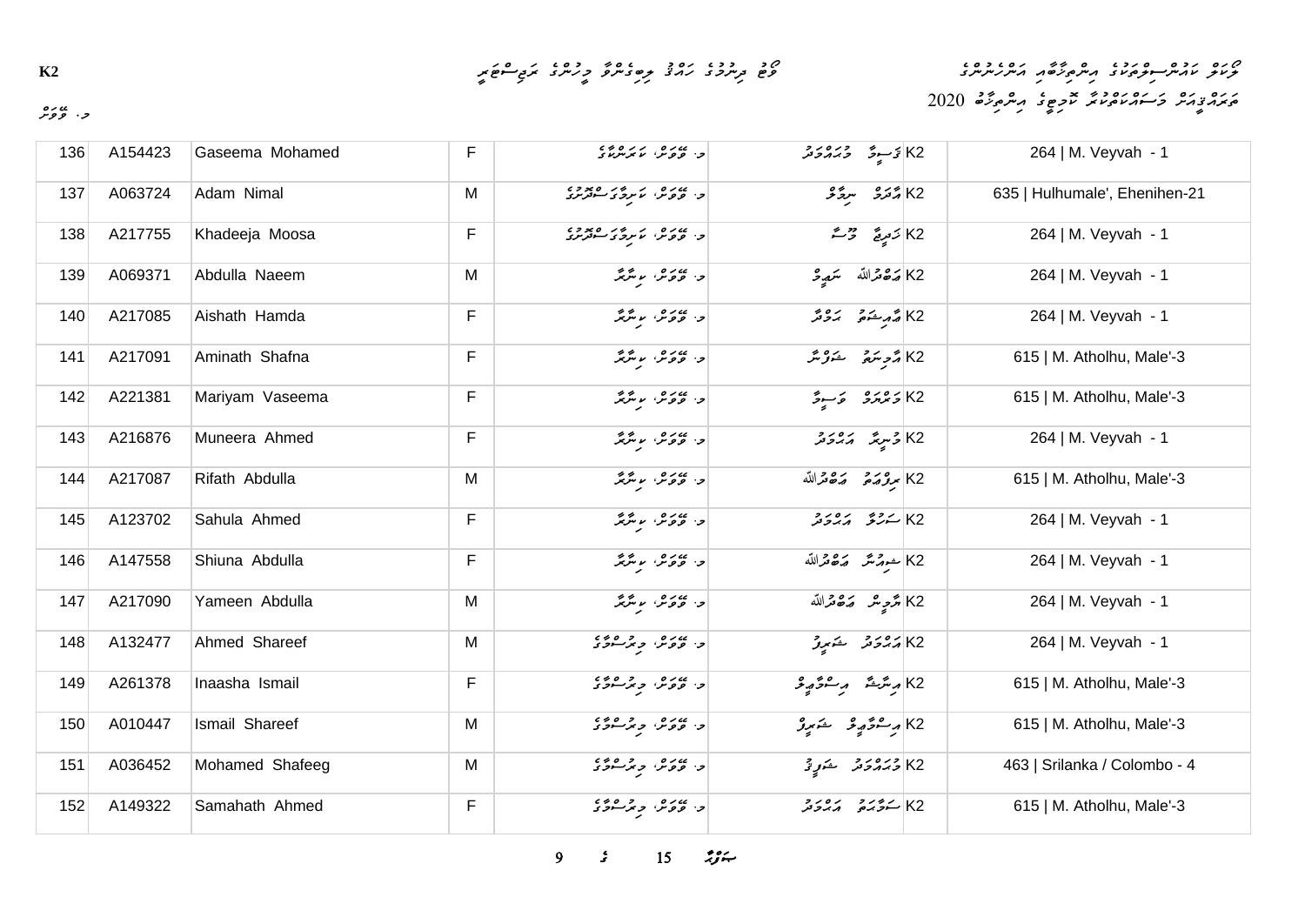*sCw7q7s5w7m< o<n9nOoAw7o< sCq;mAwBoEw7q<m; wBm;vB* م من المرة المرة المرة المرجع المرجع في المركبة 2020<br>مجم*د المريض المربوط المربع المرجع في المراجع المركبة* 

| 153 | A217381 | Shahamath Ahmed     | F            | و· عاده و برخور             | K2 خەرجە مەرجى                                          | 615   M. Atholhu, Male'-3 |
|-----|---------|---------------------|--------------|-----------------------------|---------------------------------------------------------|---------------------------|
| 154 | A155854 | Aminath Nazima      | F            | و عاده و سرده               | K2 أ <i>مَّ جِسَمَة مُتَّبِيُّ</i> حَ                   | 264   M. Veyvah - 1       |
| 155 | A217491 | Mohamed Fazeel      | M            | و عاده و دره                | K2  <i>32,325 وَي</i> حو                                | 264   M. Veyvah - 1       |
| 156 | A217432 | Sauda Gasim         | F            | و عاده و دره                | K2 سَمَ <i>دِيدٌ</i> تَوَسِعْرُ                         | 264   M. Veyvah - 1       |
| 157 | A217433 | Shazeem Hassan      | M            | و عدده و دره                | K2 خىم ئەسىمىسىسىسىسىسىسىسىسىسىسىسىسىسىسىسىسى<br>مەسىمە | 264   M. Veyvah - 1       |
| 158 | A023910 | Abdul Majeed Yoosuf | M            | و عاد و درد                 | K2 كەھەر <i>جەمبەر بىر سۆ</i> ر                         | 264   M. Veyvah - 1       |
| 159 | A217221 | Ahmed Sharuvan      | M            | و عدده، وړر                 | K2 كەبروتر شەمر <i>ۇش</i>                               | 615   M. Atholhu, Male'-3 |
| 160 | A345723 | Aishath Nadha       | $\mathsf F$  | ە بەرە دىرىر<br>دا ئەن دىمە | K2 مُگرمشمو سَرَمَّر                                    | 264   M. Veyvah - 1       |
| 161 | A217759 | Fathimath Saeeda    | F            | و عاد و درد                 | K2 رَّج <i>وحَةْ</i> سَم <i>َ مِ</i> مَّ                | 264   M. Veyvah - 1       |
| 162 | A217220 | Mariyam Nadhuva     | F            | و عدد و در                  | K2 كەيرىرى بەر <i>ە</i> م                               | 615   M. Atholhu, Male'-3 |
| 163 | A217210 | Mohamed Sofwan      | M            | و عاد و درد                 | K2 دېره د د بره ده.                                     | 747   Heritance Aarah-1   |
| 164 | A217078 | Ahmed Areef         | M            | و 200 مى مىسورىدى<br>ئ      | K2 كەش <sup>ى</sup> كەت كەسىرتى                         | 264   M. Veyvah - 1       |
| 165 | A069368 | Ali Rasheed         | M            | و عاده شرسورد               | K2 كەمچە كەشىرىگە                                       | 264   M. Veyvah - 1       |
| 166 | A217077 | Aminath Rishfa      | $\mathsf{F}$ | و بھارہ شرید دیگر           | K2 مُرْسِرَة مِرْشَرَّ                                  | 264   M. Veyvah - 1       |
| 167 | A217079 | Rushdhan Ali        | ${\sf M}$    | و بھارہ شرید وراڈ           | K2 برْڪوترن <i>گر پرکمبر</i>                            | 264   M. Veyvah - 1       |
| 168 | A217081 | Yashfa Ali          | F            | د. ٷۆش سەسورىد              | K2 بَرْشَوَّ كَيْرٍ                                     | 264   M. Veyvah - 1       |
| 169 | A217804 | Abdul Samad Ali     | M            |                             | K2 كەھەرمەدىق كەيج                                      | 264   M. Veyvah - 1       |

 $10$  *s*  $15$  *z***<sub>3</sub>** $\approx$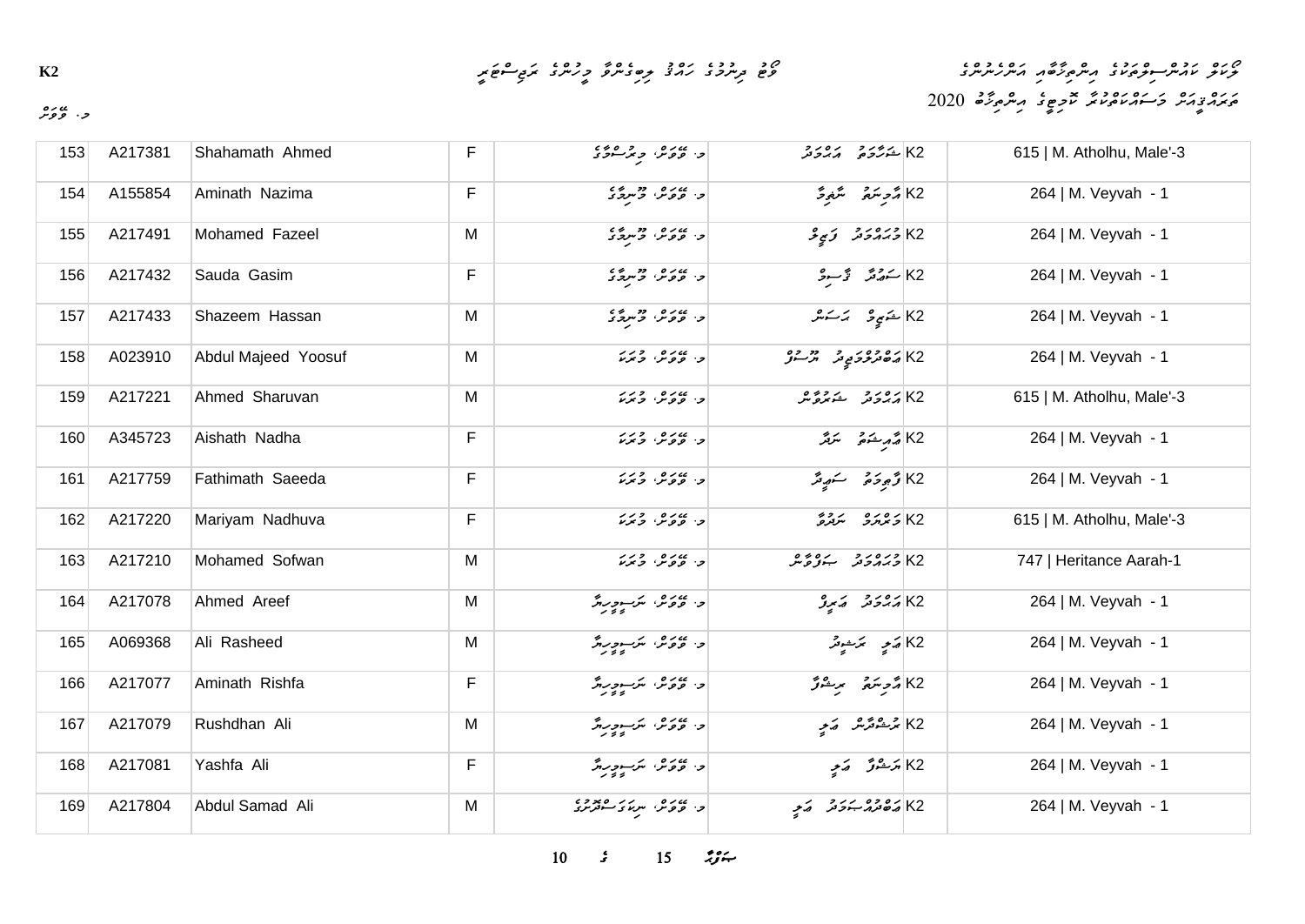*sCw7q7s5w7m< o<n9nOoAw7o< sCq;mAwBoEw7q<m; wBm;vB* م من المرة المرة المرة المرجع المرجع في المركبة 2020<br>مجم*د المريض المربوط المربع المرجع في المراجع المركبة* 

| 170 | A218520 | Ahmed Nazim         | M | د. عدد علی سربر و میرو ه<br>د. نوتور، سربر <sub>کا</sub> مشر <i>بر</i> ی | K2 كەبرى قرىم ئىنجا ئىقتى ئىنجا ئىقتى ئىنجا ئىقتى ئىنجا ئىقتى ئىقتى ئىقتى ئىقتى ئىقتى ئىقتى ئىقتى ئى | 615   M. Atholhu, Male'-3     |
|-----|---------|---------------------|---|--------------------------------------------------------------------------|------------------------------------------------------------------------------------------------------|-------------------------------|
| 171 | A218522 | Fathimath Azeema    | F | و عامره، سربر معدو و.<br>و گوگو، سربری سافر مرد                          | K2 ژ <sub>ن</sub> جو <i>خرقه م</i> َ <sub>ک</sub> وځ                                                 | 635   Hulhumale', Ehenihen-21 |
| 172 | A216996 | Abdul Gafoor Ismail | M | و. عاده اودره و                                                          | K2 مەھ <i>زىرى بو</i> ر مەركىمى ئىل                                                                  | 264   M. Veyvah - 1           |
| 173 | A216907 | Ahmed Firag         | M | و عاده ودره و                                                            | K2 كەش <sup>ى</sup> رىقى بويىتى ئى                                                                   | 615   M. Atholhu, Male'-3     |
| 174 | A273079 | Aishath Zahiyya     | F | و علامات معرض و محمد المستخدم الم                                        | K2 مەم ئىقسىم تى <i>م بەر ئار</i>                                                                    | 264   M. Veyvah - 1           |
| 175 | A162649 | Azmeen Mohamed      | M | و علامات دوره و مح                                                       | K2 كەنج <i>چەر جەڭگە جەن</i>                                                                         | 264   M. Veyvah - 1           |
| 176 | A216908 | Fathimath Saira     | F | و. عامره المجمد معرف                                                     | K2 رَّجوحَة مُسَّمَّر مَدَّ                                                                          | 264   M. Veyvah - 1           |
| 177 | A216911 | Ibrahim Firag       | M | و عود دوره ور                                                            | K2 مەھمەر ئورمىقى K2                                                                                 | 264   M. Veyvah - 1           |
| 178 | A216909 | Mohamed Firag       | M | و عامره اود ده و                                                         | K2 <i>جەمم</i> ۇمۇ ب <i>ويۇن</i> ج                                                                   | 264   M. Veyvah - 1           |
| 179 | A216875 | Ramiza Ahmed        | F | ەر مەرەر دەر ھەرىج                                                       | K2 تَرْحِ بِحَ 12 كَمْ يَرْوَ مَرْ                                                                   | 264   M. Veyvah - 1           |
| 180 | A247755 | Reesha Gasim        | F | ەر مەرەر دەر ھەرىج                                                       | K2 برِتٌہ گرِّ۔                                                                                      | 264   M. Veyvah - 1           |
| 181 | A139800 | Zulaikha Ibrahim    | F | ەر مەرەر دەرەرى<br>دەن ئەرەر ئىس ئىرلىش ئى                               | K2 ىخ <i>قرىڭ مەھ تۈر</i> ئ                                                                          | 615   M. Atholhu, Male'-3     |
| 182 | A123098 | Ahmed Naeem         | M | ەر مەرەر بىرى ئەم<br>دىسى ئىس ئىس ئىس                                    | K2 كەنزى ئىر ئىر                                                                                     | 615   M. Atholhu, Male'-3     |
| 183 | A216924 | Ahmed Ameen Ali     | M | و عدده عام وه.                                                           | K2 בזכת בכתב ב <i>י</i>                                                                              | 615   M. Atholhu, Male'-3     |
| 184 | A276329 | Ahmed Zayan Ishaq   | M | و. عدده و و و و و                                                        | K2 كەبرو بىر ئەھر مەسىر ئ                                                                            | 635   Hulhumale', Ehenihen-21 |
| 185 | A216923 | Ahushan Naeem       | M | و. عدده و و و و و                                                        | K2 كەبر شەرق سىمبەتى                                                                                 | 264   M. Veyvah - 1           |
| 186 | A022417 | Ali Naeem           | M | ەر مەرەب مەردە<br>دې ئۇنۇش بۇ سىي ۋى                                     | K2 حَرِ مَمَدٍ حَ                                                                                    | 264   M. Veyvah - 1           |

 $11$  *s*  $15$  *n***<sub>y</sub>**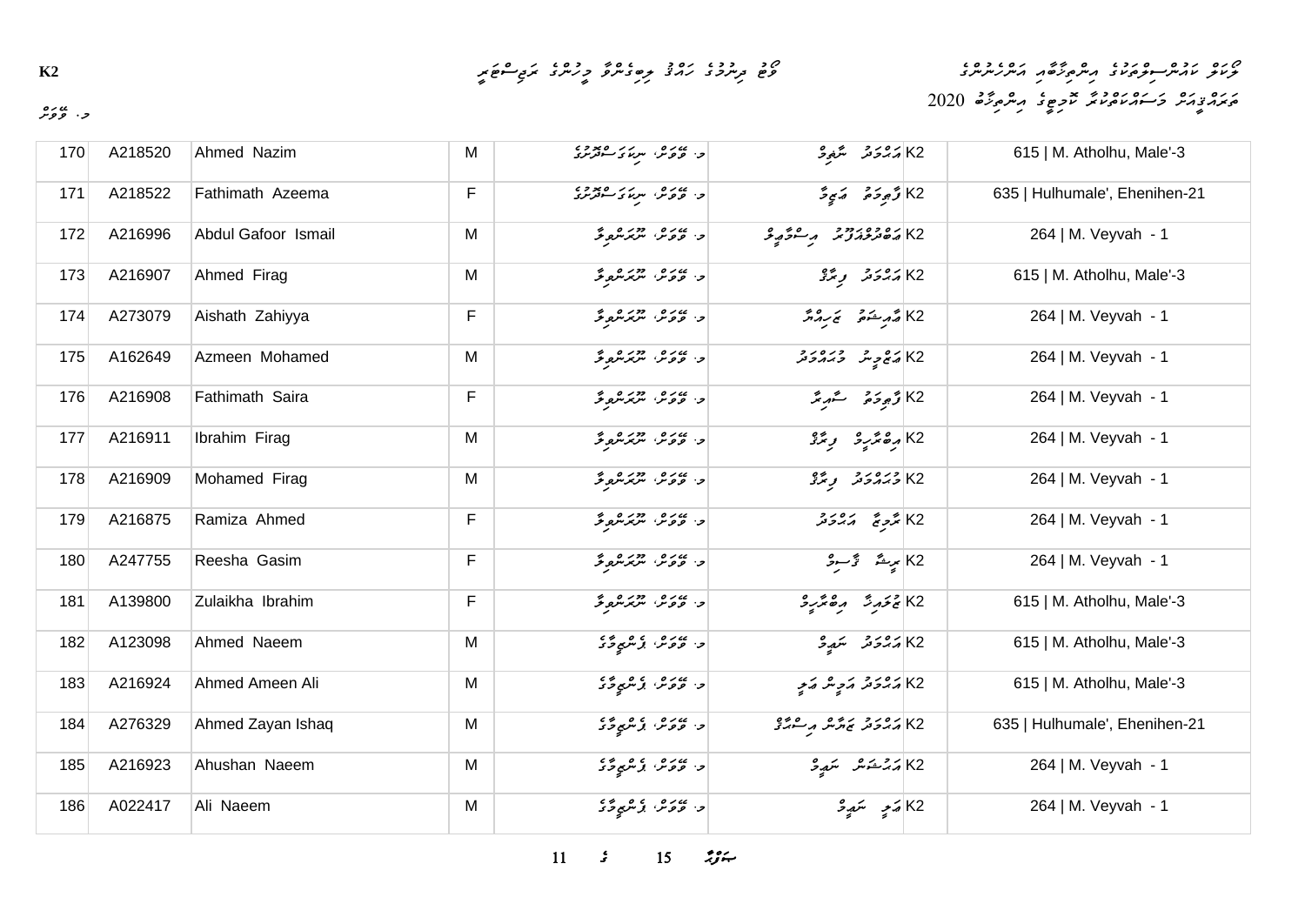*sCw7q7s5w7m< o<n9nOoAw7o< sCq;mAwBoEw7q<m; wBm;vB* م من المرة المرة المرة المرجع المرجع في المركبة 2020<br>مجم*د المريض المربوط المربع المرجع في المراجع المركبة* 

| 187 | A076158 | Hafsa Ibrahim         | F           | د· ٷۈش؛ ئۇشپەۋك                            | K2  تەۋىبە مەھەر پە                      | 264   M. Veyvah - 1           |
|-----|---------|-----------------------|-------------|--------------------------------------------|------------------------------------------|-------------------------------|
| 188 | A122518 | Hussain Naeem         | M           | و عدده و عروبه                             | K2  ترسَمبر ش سَمبِ 12                   | 615   M. Atholhu, Male'-3     |
| 189 | A358167 | Hussain Aman Ali      | M           | و. ءەرە بى ھەدە                            | K2 يُرْسَمبر بْكَرْ بْكَرْ مَرْمِرٍ      | 615   M. Atholhu, Male'-3     |
| 190 | A053426 | Ishag Naeem           | M           | و عدده وعروبه                              | K2 <sub>م</sub> ِ مِسْرَّةٌ مَمَّدٍ مُحَ | 264   M. Veyvah - 1           |
| 191 | A276333 | Mohamed Ameer Ali     | M           | و علامات عامل و د                          | K2 <i>دُورو دَ دَجِ</i> پَرَ مَهِ        | 615   M. Atholhu, Male'-3     |
| 192 | A216921 | Shifana Ahmed         | $\mathsf F$ | و عدده وعروبه                              | K2 شورٌ مَدْ دَمْرَ مَدْ دَمْرَ مِنْ     | 264   M. Veyvah - 1           |
| 193 | A149280 | Suhana Ahmed          | F           | و عدده وعروبه                              | K2 كەرىگە كەندى كەندى                    | 615   M. Atholhu, Male'-3     |
| 194 | A273279 | <b>Ismail Nishaal</b> | M           | و می ده ده د ده و کود                      | K2 برىگۇي <sub>چ</sub> ۇ سىشۇ            | 264   M. Veyvah - 1           |
| 195 | A218512 | Madeeha Mohamed       | F           | و من ده ده د دور ده.<br>د کولاس مرده د گوی | K2 دَمِيدٌ حَمَدُ دَمَرَ                 | 264   M. Veyvah - 1           |
| 196 | A218524 | Mariyam Ilhama        | F           | د. دره ده در د.<br>د. ووس مروه د کرد       | K2 كا كا يحركر محركر كانت المركزي        | 635   Hulhumale', Ehenihen-21 |
| 197 | A146420 | Naseem Abdul Samad    | M           | د. دره ده در د.<br>د. ووس مروه د کرد       | K2 مترسوف <i>ى مەھەرمەد تەر</i>          | 264   M. Veyvah - 1           |
| 198 | A074181 | Zaeema Abdul Samad    | $\mathsf F$ | و می ده ده ده د ده و                       | K2 يَهُودُ مَصْعَرْ مُسْرَوْمَر          | 615   M. Atholhu, Male'-3     |
| 199 | A217016 | Ahnaf Mohamed         | M           | و عامره مروروه<br>و وحامل مروح و           | K2 كەيمىتى ئەممەدىر                      | 635   Hulhumale', Ehenihen-21 |
| 200 | A217007 | Aiham Mohamed         | M           |                                            | K2 <i>جَمِيدَة ويُمُحَمَّد</i>           | 615   M. Atholhu, Male'-3     |
| 201 | A217005 | Aiman Mohamed         | M           | و عدد و مده وه ده و                        | K2 <i>הֿהְבֹית בּיִבְרְב</i> ּבּ         | 264   M. Veyvah - 1           |
| 202 | A217010 | Anoof Mohamed         | M           | و عدد و معده و                             | K2 كەنتىر بەر دىر                        | 264   M. Veyvah - 1           |
| 203 | A155104 | Mohamed Luthfee       | M           | ه به ده.<br>د ووش مرووو                    | K2  <i>32,325 جوني</i>                   | 264   M. Veyvah - 1           |

 $12$  *s*  $15$  *n***<sub>s</sub>**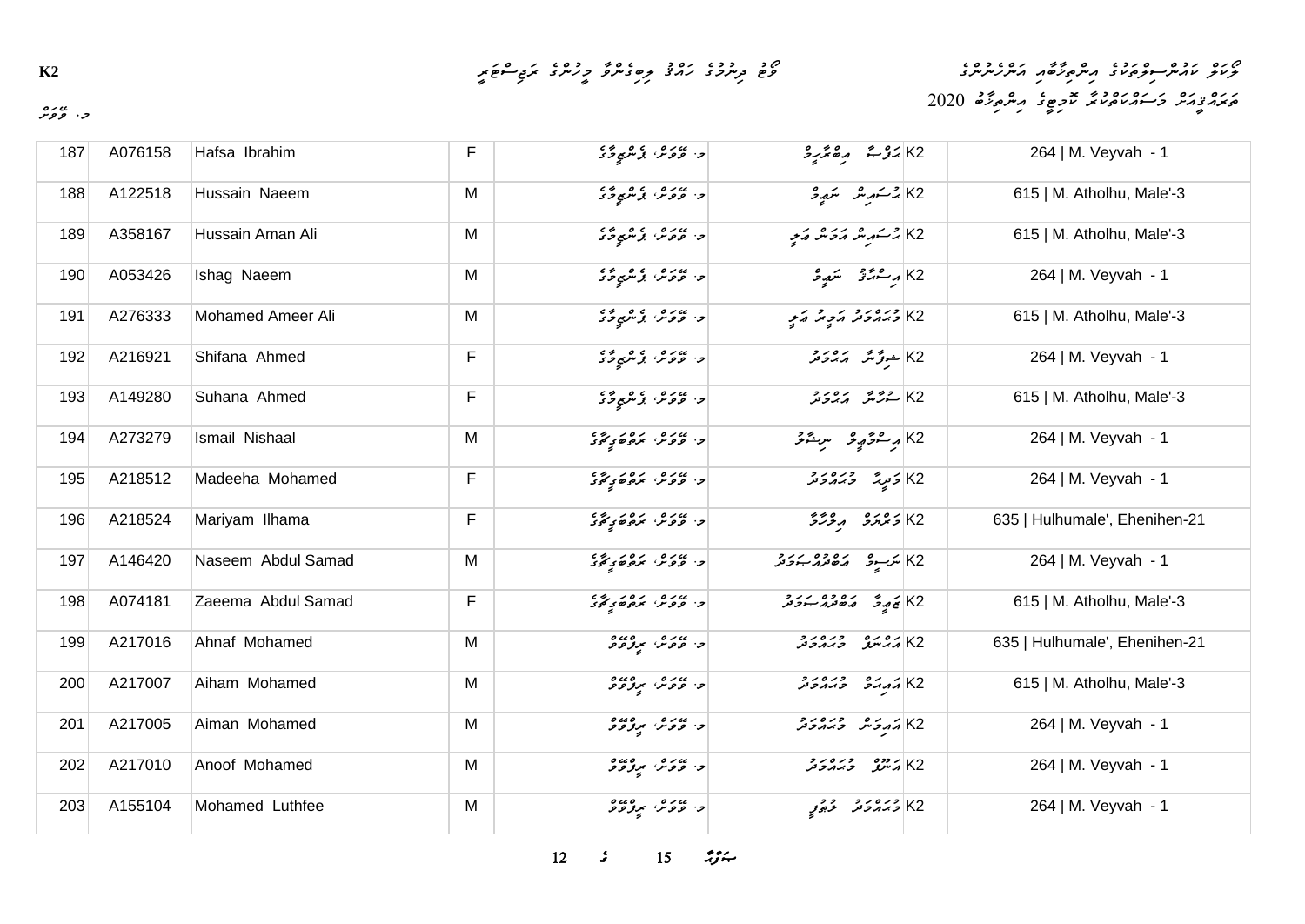*sCw7q7s5w7m< o<n9nOoAw7o< sCq;mAwBoEw7q<m; wBm;vB* م من المرة المرة المرة المرجع المرجع في المركبة 2020<br>مجم*د المريض المربوط المربع المرجع في المراجع المركبة* 

| 204 | A155103 | Zuhuriyya Hussain    | F           | و عدد و مده و م            | K2 ىج <i>جىمبر مەڭ بىر شەمب</i> ىر                    | 264   M. Veyvah - 1           |
|-----|---------|----------------------|-------------|----------------------------|-------------------------------------------------------|-------------------------------|
| 205 | A216955 | Aishath Nadiya       | F           | و پيموش بروگو              | K2 مەم شەم ئىس ئىرىدىگە                               | 635   Hulhumale', Ehenihen-21 |
| 206 | A217383 | Afhath Jaleel        | M           | و. ٷوین گرېشونو ک          | K2 ك <i>ۇڭگا قىچ</i> تى                               | 264   M. Veyvah - 1           |
| 207 | A217380 | Aminath Nuha         | F           | والمحافرها المحيضة للمعالج | K2 گەجەسىھ مىرگ                                       | 615   M. Atholhu, Male'-3     |
| 208 | A217379 | Asad Jaleel          | M           | و. ءوره گرڪسري             | K2 كەشھەتر   قىم يونى                                 | 264   M. Veyvah - 1           |
| 209 | A217378 | Faruhath Jaleel      | M           | و. ءوره گرڪسري             | K2 كَرْكْرْكْتْمْ كَيْ مِرْكْرْ                       | 615   M. Atholhu, Male'-3     |
| 210 | A217382 | Nazaahath Jaleel     | F           | و عموم محشین               |                                                       | 264   M. Veyvah - 1           |
| 211 | A132815 | Tholhath Jaleel      | M           | و. ءوره گرځسره             | K2 يَرْثَرُيْهُ تَجَمَّوِثْرُ                         | 652   Fari Island-1           |
| 212 | A217088 | Abdul Shakoor Yoosuf | M           | و عدده، سوء مرد            | 02 م 020 مردد و 02<br>K2 م <i>گ ه ترم شوند</i> بر سوز | 264   M. Veyvah - 1           |
| 213 | A261375 | Ahmed Nail           | M           | و عدده، سوء مرد            | K2 كەندى ئىگە بىر ئىگە بىر                            | 264   M. Veyvah - 1           |
| 214 | A252761 | Aishath Shaaha       | F           | و عدده، سوء برو            | K2 مەم شەقر ھەشەشەر                                   | 264   M. Veyvah - 1           |
| 215 | A217052 | Aminath Nuzuhath     | F           | و عمومہ سوء ہوت            | K2 مُجْرِسَمُ مُسَنِّي مَنْ لِمَحْ                    | 264   M. Veyvah - 1           |
| 216 | A000721 | Hawwa Zahra          | $\mathsf F$ | و عدده، سوء مرد            | K2 يَہُمْ تَجِرْ يَحْرِ                               | 264   M. Veyvah - 1           |
| 217 | A217054 | Mohamed Nazeeh       | M           | و عمومہ سوء ہوت            | K2  <i>وټرونوتر سرپې</i> ژ                            | 264   M. Veyvah - 1           |
| 218 | A217075 | Nafiz Abdul Shakoor  | M           | د عوض سوء برو              | K2 تېرې مەھ <i>ەرە</i> دەرە                           | 264   M. Veyvah - 1           |
| 219 | A217046 | Nashida Ali          | F           | و عدده، سوء مرد            | K2 سَّرْڪونَ <i>رَ ۾َ جِ</i>                          | 264   M. Veyvah - 1           |
| 220 | A119809 | Abdul Hannan         | M           | ە ، <i>، ، ، ە ، ئە</i> ئە | K2 مەھەر 2 بەر ئەرتىر                                 | 264   M. Veyvah - 1           |

 $13$  *s*  $15$  *n***<sub>y</sub>** *n*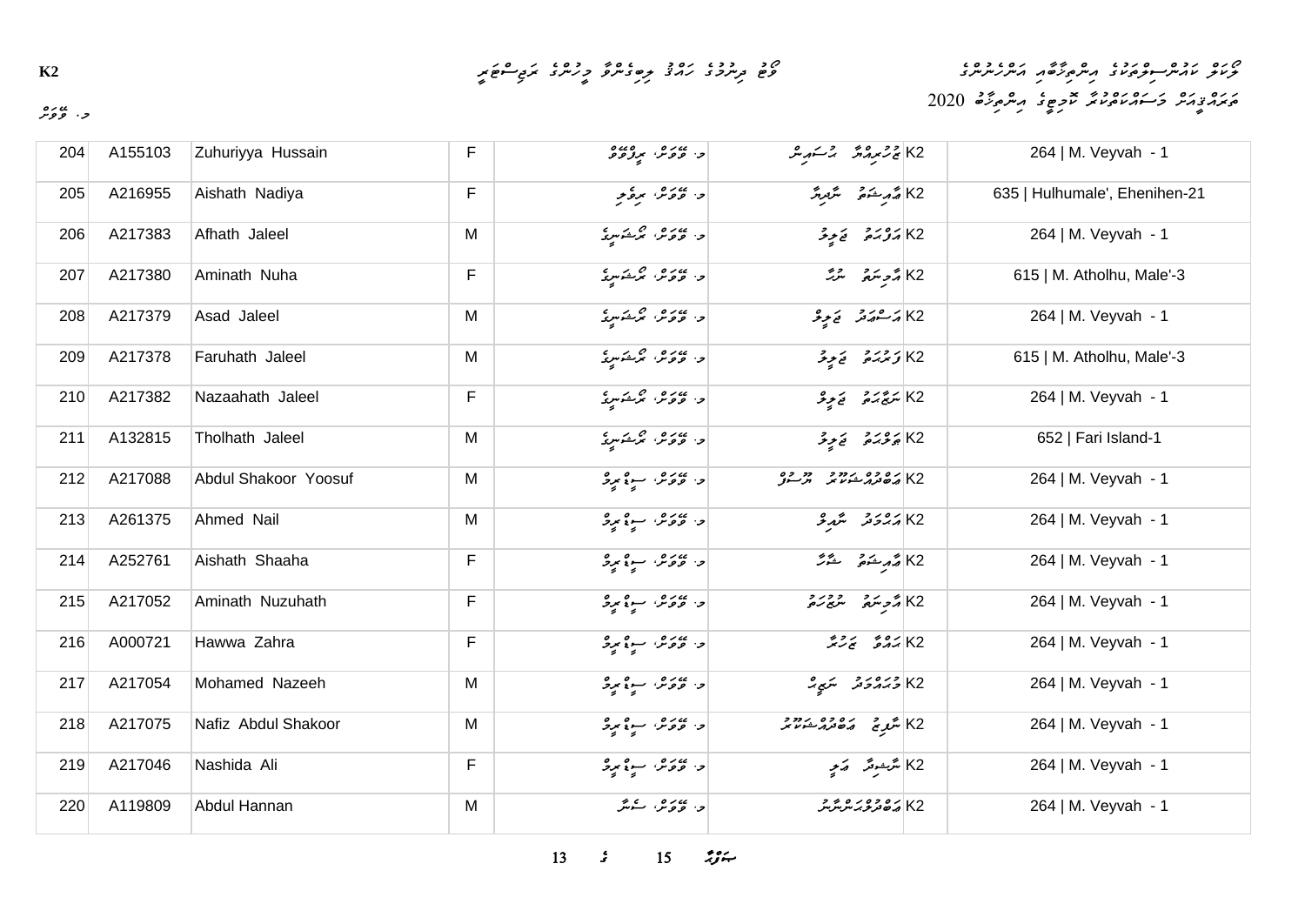*sCw7q7s5w7m< o<n9nOoAw7o< sCq;mAwBoEw7q<m; wBm;vB* م من المرة المرة المرة المرجع المرجع في المركبة 2020<br>مجم*د المريض المربوط المربع المرجع في المراجع المركبة* 

| 221 | A217053 | Aishath Abdul Hannan     | F | د. <sup>27</sup> ور، سگانگر        | K2 <i>مەم شەھ مەھەرى بىر بىر بىرى</i>              | 264   M. Veyvah - 1       |
|-----|---------|--------------------------|---|------------------------------------|----------------------------------------------------|---------------------------|
| 222 | A276337 | Nabeeh Abdul Hannaanu    | M | ى ، ، ، ئەرە، كەنگە                | K2 سَهِ پَر مَهْ فَرَحْهُ بِرَ سَرْ سَرْ بَرْ بِرَ | 264   M. Veyvah - 1       |
| 223 | A261372 | Najaah Abdul Hannaan     | M | ى ئەرەپ شەش                        | K2 ترقي به مصر <i>وبه ترتر</i> ير                  | 615   M. Atholhu, Male'-3 |
| 224 | A217074 | Nashvaan Abdul Hannaan   | M | ە ئەممى ئەيگە                      | K2 مۇشۇم ھەر مەھر <i>ى بەر بەر بىر بىر بىر بىر</i> | 615   M. Atholhu, Male'-3 |
| 225 | A217270 | Aishath Shanee           | F | و. ٷوش، ڪري                        | K2 مەمرىشىق <sub>ە</sub> مەھمىر                    | 264   M. Veyvah - 1       |
| 226 | A220622 | Haleemath Shaira         | F | ى ئەرەپ شەر                        | K2 كەمچەدىقە ئەشەر ئىگە                            | 264   M. Veyvah - 1       |
| 227 | A217427 | Hammadh Ibrahim          | M | ى ئەرەپ شەم                        | K2 ئىتردە مەھەرد                                   | 264   M. Veyvah - 1       |
| 228 | A217428 | Hammaz Ibrahim           | M | و. ٷوگر، ڪچ                        | K2 ئەش <i>رقى مەھەترى</i> ر                        | 264   M. Veyvah - 1       |
| 229 | A217429 | Hanaan Ibrahim           | F | ا <i>د ، وګړې څ</i> خه             | K2 بَرْمَرْمْر ب <i>رەڭرى</i> رْد                  | 264   M. Veyvah - 1       |
| 230 | A025158 | Ibrahim Zuhair           | M | و. ٷۄؘڰر، ڂڋڿ                      | K2 مەھەر بولىرى تەرىخ                              | 264   M. Veyvah - 1       |
| 231 | A247643 | Mariyam Raufa            | F | و عووش شود                         | K2 دېږه بروتو                                      | 264   M. Veyvah - 1       |
| 232 | A218579 | Ahmed Thoha              | M | و ، ئۇرۇ، سەسكەنگرىز گە            | K2 كەبرى قورىسى ئىچە ئى                            | 615   M. Atholhu, Male'-3 |
| 233 | A133004 | Aminath Fazna            | F | <sub>ج</sub> . ئۇنەش، سەسەھرىمى ئى | K2 مَّ حِسَمَعُ وَيُحَسَّرُ                        | 615   M. Atholhu, Male'-3 |
| 234 | A218575 | Faiza Moosa              | F | و ، ئۇرۇ، سەسكەنگرىز گە            | $23$ $25$ $K2$                                     | 264   M. Veyvah - 1       |
| 235 | A140787 | Irasha Ibrahim           | F | و ، ئۇنۇش سەسكەنلىرىگە             | K2 مِتَرْتْهُ مِنْ مَحْرِدْ                        | 615   M. Atholhu, Male'-3 |
| 236 | A092563 | Mohamed Musthafa Hussain | M | ا <i>د. ۋور، سىمىتىرو</i> گە       | K2 درەرو ومەرو دىكىرىش                             | 264   M. Veyvah - 1       |
| 237 | A218577 | Shifaza Ibrahim          | F | و ، ئۇتۇر، سەسكەنلىرىگە            | K2 خورَّجَ م <i>ەھترى</i> ر                        | 264   M. Veyvah - 1       |

*14 sC 15 nNw?mS*